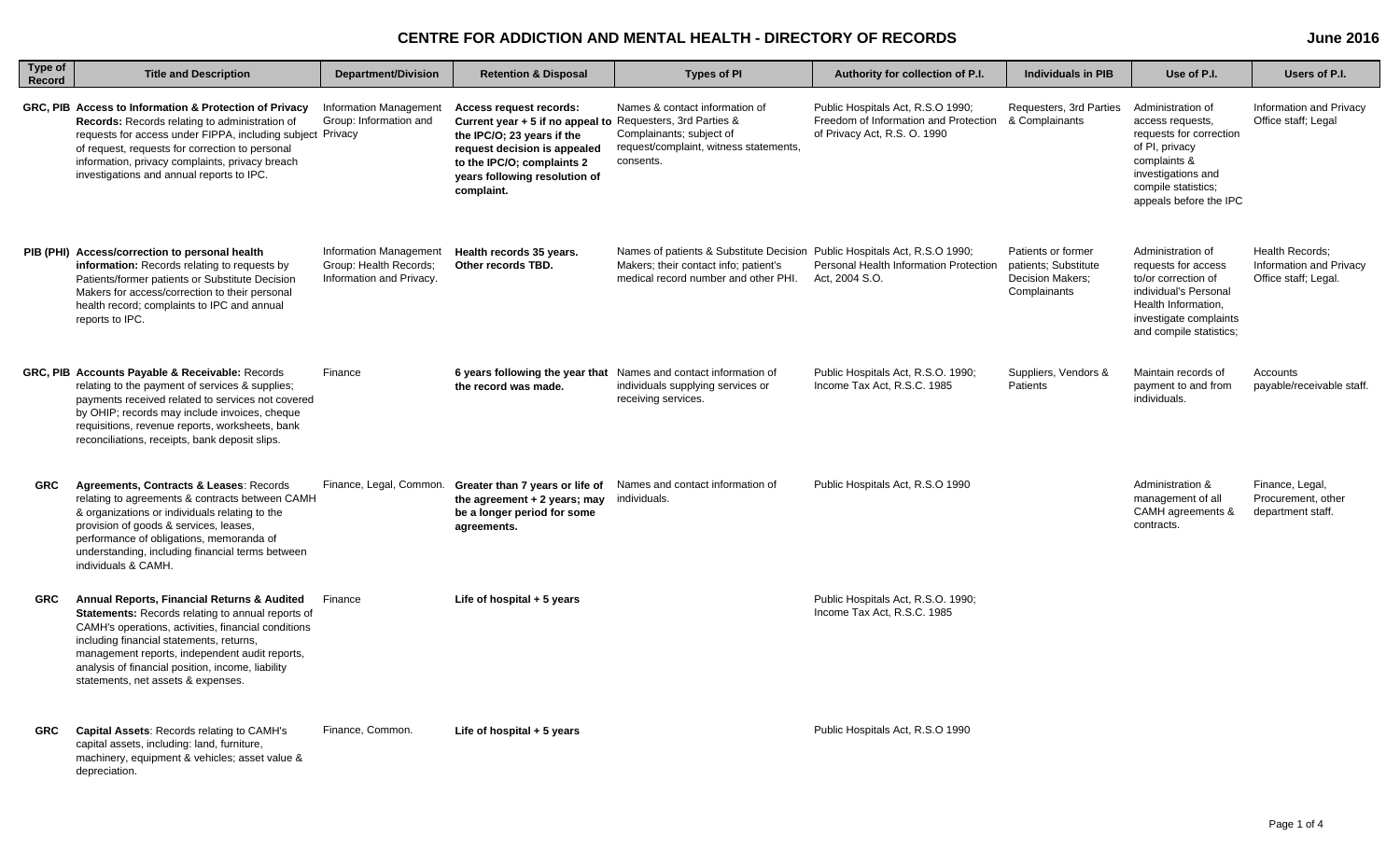| <b>Type of</b><br>Record | <b>Title and Description</b>                                                                                                                                                                                                                                                                                                                                                     | <b>Department/Division</b>                             | <b>Retention &amp; Disposal</b>                                          | <b>Types of PI</b>                                                                                                                                                                                                                                                                                                                                          | Authority for collection of P.I.                                                                                                                                                                                                    | <b>Individuals in PIB</b>                                                                                                            | Use of P.I.                                                                                                                                                                   | Users of P.I.                                                                 |
|--------------------------|----------------------------------------------------------------------------------------------------------------------------------------------------------------------------------------------------------------------------------------------------------------------------------------------------------------------------------------------------------------------------------|--------------------------------------------------------|--------------------------------------------------------------------------|-------------------------------------------------------------------------------------------------------------------------------------------------------------------------------------------------------------------------------------------------------------------------------------------------------------------------------------------------------------|-------------------------------------------------------------------------------------------------------------------------------------------------------------------------------------------------------------------------------------|--------------------------------------------------------------------------------------------------------------------------------------|-------------------------------------------------------------------------------------------------------------------------------------------------------------------------------|-------------------------------------------------------------------------------|
| <b>GRC</b>               | <b>Capital Budget:</b> Records relating to the<br>management and administration of the capital<br>budget account. The capital budget controls the<br>allocation & appropriation of funds planned to be<br>expended for capital items within a financial<br>services fiscal year. Records include budget<br>requests, contractors & hard costs data and<br>internal charge backs. | Finance                                                | Life of hospital $+5$ years                                              |                                                                                                                                                                                                                                                                                                                                                             | Public Hospitals Act, R.S.O. 1990;<br>Income Tax Act. R.S.C. 1985                                                                                                                                                                   |                                                                                                                                      |                                                                                                                                                                               |                                                                               |
|                          | <b>PIB (PHI) Clinical/Health Records: Records relating to the</b><br>care of patients.                                                                                                                                                                                                                                                                                           | <b>Information Management</b><br>Group: Health Records | 35 years. Clock starts once<br>person reaches 18 years old.              | Name & contact information of patient;<br><b>Substitute Decision Maker; Patient</b><br>chart; patients' differential diagnosis,<br>clinicians' handwritten notes, patient<br>referrals & treatment plans, patient<br>history, consents, patient lab results,<br>nursing notes & test results, EMPI<br>record, other patient & treatment service<br>records. | Public Hospitals Act, R.S.O. 1990;<br>Personal Health Information and<br>Protection Act, 2004; Regulated Health registered in-patients &<br>Protection Act, 1991; Medicine Act,<br>1991, S.O. C.; Mental Health Act,<br>R.S.O. 1990 | Name & contact<br>information for all<br>out-patients of CAMH,<br>including family<br>members & Substitute<br><b>Decision Makers</b> | Information is used for<br>the provision of heath<br>care, including the<br>diagnosis & treatment of<br>the patient                                                           | Clinicians (Circle of Care<br>Health Care Providers);<br>Health Records, etc. |
| <b>GRC</b>               | <b>Corporate Communications &amp; Public Relations: Corporate</b><br>Records relating to communications program<br>including CAMH's website, and the intranet; press<br>releases, internal newsletters, articles, etc.                                                                                                                                                           | <b>Communications: Public</b><br>Relations             | Life of subject matter of<br>$project + 5 years$                         | Consent Form signed by<br>patient/client/Substitute Decision Maker<br>allowing CAMH to share their<br>story/image. Media releases, internal<br>articles, etc, posted online, so not<br>retained separately.                                                                                                                                                 |                                                                                                                                                                                                                                     |                                                                                                                                      | <b>Consent Forms are</b><br>saved as a record that<br>the client has agreed to<br>CAMH and/or the media<br>using their story/image<br>in this way, in case of<br>any dispute. | Public Affairs and the<br>Media.                                              |
| <b>GRC</b>               | <b>Construction and Renovation: Records relating</b><br>to the construction & renovation of CAMH sites<br>(i.e., Redevelopment Project). Records include<br>reports, specifications, drawings & estimates,<br>architectural & engineering plans, permits, project<br>status reports & contingency plans.                                                                         | Support Services &<br>Redevelopment                    | Life of subject matter of<br>project + 15 years                          |                                                                                                                                                                                                                                                                                                                                                             |                                                                                                                                                                                                                                     |                                                                                                                                      |                                                                                                                                                                               | Support Services &<br>Redevelopment staff                                     |
| <b>PIB</b>               | Employee Competition & Recruitment: Records Human Resources,<br>relating to recruitment of individuals for permanent, Common.<br>part-time & contract jobs.                                                                                                                                                                                                                      |                                                        | 1 year after date of hire                                                | Name & contact information of<br>candidates, academic and/or<br>professional credentials, interview<br>scores & ranking, offer letters,<br>negotiated terms of employment,<br>applicant screening & testing, resumes,<br>job skill test sheets, interview questions,<br>scoring matrices, competition lists,<br>reference checks.                           | Public Hospitals Act, R.S.O., 1990;<br>Employment Standards Act, 2000                                                                                                                                                               | Name of applicants,<br>successful candidates.<br>their references.<br>resumes etc.                                                   | Information used to<br>administer the<br>recruitment/hiring/pro-<br>motion process.                                                                                           | Human Resources staff;<br>Applicable Hiring<br>Managers.                      |
|                          | GRC, PIB Employee Expense Claims: Records relating to<br>claims for reimbursement for financial expenses<br>incurred in the course of performance of work<br>duties. Records include expense claim forms,<br>justification for expenses claimed, invoices and<br>receipts.                                                                                                       | Finance, Common.                                       | 6 years from end of tax year<br>(fiscal period) to which they<br>relate. | Name of employee, expense claims and Public Hospitals Act, R.S.O. 1990;<br>receipts.                                                                                                                                                                                                                                                                        | Income Tax Act, R.S.C., 1985                                                                                                                                                                                                        | Employees                                                                                                                            | Information is used to<br>facilitate payment of<br>expenses                                                                                                                   | Finance & Human<br>Resources staff                                            |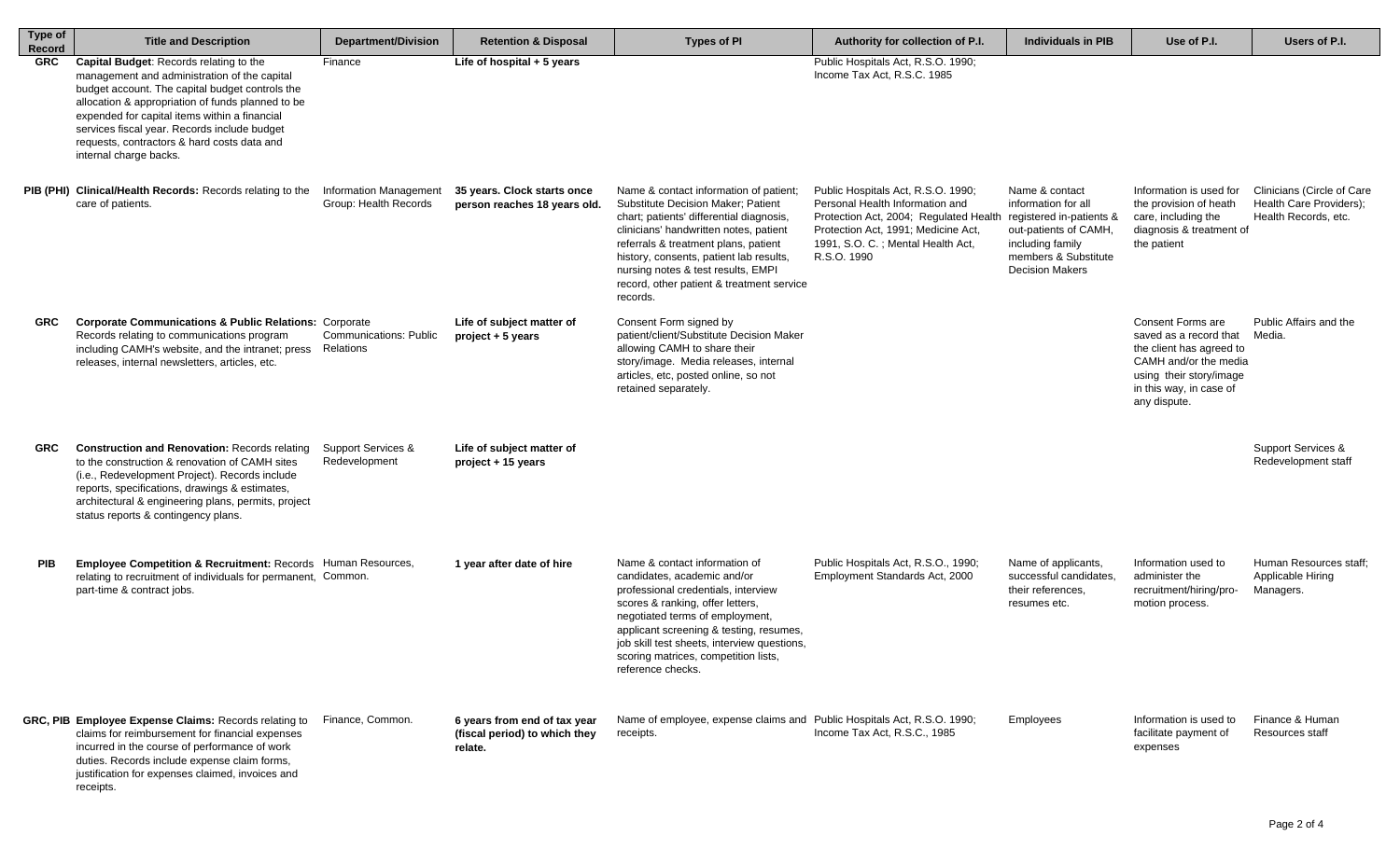| Type of<br><b>Record</b> | <b>Title and Description</b>                                                                                                                                                                                                                                                                                               | <b>Department/Division</b>                                  | <b>Retention &amp; Disposal</b>                                                                                         | <b>Types of PI</b>                                                                                                                                                                                                                                                                                                                                                                                                                                                                                                       | Authority for collection of P.I.                                                                                                               | <b>Individuals in PIB</b>                                     | Use of P.I.                                                                                  | Users of P.I.                                                                                                                    |
|--------------------------|----------------------------------------------------------------------------------------------------------------------------------------------------------------------------------------------------------------------------------------------------------------------------------------------------------------------------|-------------------------------------------------------------|-------------------------------------------------------------------------------------------------------------------------|--------------------------------------------------------------------------------------------------------------------------------------------------------------------------------------------------------------------------------------------------------------------------------------------------------------------------------------------------------------------------------------------------------------------------------------------------------------------------------------------------------------------------|------------------------------------------------------------------------------------------------------------------------------------------------|---------------------------------------------------------------|----------------------------------------------------------------------------------------------|----------------------------------------------------------------------------------------------------------------------------------|
| <b>PIB</b>               | <b>Employee Files: Records relating to an</b><br>individual's employment history with CAMH (full<br>time, part-time, contract, union & non-union).                                                                                                                                                                         | Human Resources,<br>Finance                                 | minimum of 7 years following<br>employee's departure date                                                               | Name of employee, address, date of<br>birth, home/emergency contact<br>information, citizenship, immigration<br>status, SIN, education, employment and<br>personal banking information, disability<br>&/or medical information, criminal record<br>check, photographs, attendance and<br>payroll performance appraisals, Canada<br>Pension, HOOPP, etc.                                                                                                                                                                  | Public Hospitals Act, R.S.O. 1990;<br>Employment Standards Act, 2000;<br>Income Tax Act, R.S.C. 1985; Canada<br>Pension Plan, 1985, R.S.C.1985 | Employees                                                     | Document employee<br>work history at CAMH                                                    | Human Resources staff,<br>Management staff with an<br>operational requirement<br>for accessing the file, per<br>Policy AHR 3.6.4 |
| <b>PIB</b>               | <b>Employee Labour Relations &amp; Grievances:</b><br>Records relating to CAMH's relationship with its<br>workforce. Includes copies of correspondence with<br>Unions, Collective Agreements, grievances,<br>arbitration & settlements.                                                                                    | Human Resources &<br>Legal                                  | <b>Grievance and Arbitration: 7</b><br>years; Pay Equity plans - Life<br>of Plan                                        | Name of grievor, witness statements,<br>awards                                                                                                                                                                                                                                                                                                                                                                                                                                                                           | Public Hospitals Act, R.S.O., 1990;<br>Employment Standards Act, 2000, S.O. witnesses<br>2000; Collective Agreement                            | Name of grievor &                                             | Information used to<br>resolve employee<br>labour relations<br>disputes                      | Labour Relations staff,<br>Human Resources staff                                                                                 |
|                          | GRC, PIB Incident Reports: Records relating to employers<br>report of critical & non critical incident and/or injury<br>involving clients/visitors occurring on CAMH<br>property where an individual has been or may<br>have been injured or harmed themselves.                                                            | Risk Management, Office<br>of Quality and Patient<br>Safety | Creation year + minimum 6<br>years                                                                                      | Names and contact information of<br>individuals involved/witnessed<br>incident/event; details of injury,<br>circumstances.                                                                                                                                                                                                                                                                                                                                                                                               | Public Hospitals Act, R.S.O., 1990;<br>Workplace Safety and Insurance Act,<br>1997                                                             | Employees, patients and Reports are used to<br>visitors.      | conduct investigations<br>and resolve issues.<br>prevent future incidents,<br>mitigate risks | Risk Management, Office<br>of Quality & Patient<br>Safety, Department staff<br>& program level<br>management staff, Legal        |
|                          | GRC, PIB Legal Matters and Litigation: Records relating to Legal<br>the administration of potential & actual legal<br>proceedings affecting or initiated by CAMH. This<br>includes legal opinions, correspondence,<br>evidence, litigation fees, legal issues & challenges,<br>complaint, medical information, allegations |                                                             | Retained until, in opinion of<br><b>Risk Management &amp; Legal</b><br>Counsel that matter has been<br>resolved         | Names & contact information for litigants Public Hospitals Act, R.S.O. 1990<br>involved in any civil, criminal or<br>regulatory action or proceeding involving<br>CAMH.                                                                                                                                                                                                                                                                                                                                                  |                                                                                                                                                | Litigants, witnesses                                          | disputes & appeals &<br>ensure regulatory<br>compliance                                      | Records used to resolve Legal, Risk Management                                                                                   |
|                          | GRC, PIB Minutes: Minutes of Board, Committees, program<br>staff meetings.                                                                                                                                                                                                                                                 | Chair or secretary of<br>applicable committee.              | Various - 1 year for program<br>staff meetings; Board of<br>Directors meetings - life of<br>hospital plus 5 years, etc. | Names and contact information of<br>individuals, possible financial info                                                                                                                                                                                                                                                                                                                                                                                                                                                 | Public Hospitals Act, R.S.O., 1990                                                                                                             | Individuals relating to<br>subject matters of the<br>meetings | To record minutes                                                                            | members of the<br>committees; attendees                                                                                          |
|                          | GRC, PIB Occupational Health & Safety: Records relating<br>to the Hospital's Occupational Health & Safety<br>program to support and maintain a safe and<br>healthy workplace by working with the Joint Heath<br>& Safety Committee and assessment of<br>occupational hygiene, ergonomics and safety<br>issues.             | Health, Safety and<br>Wellness                              | Current year + six years                                                                                                | Names and contact information of<br>employees, employee test results and<br>needs assessments, employee incident R.S.O. 1990; Workplace Safety and<br>and first aid reports, results of<br>inspections and investigations, training.<br>Occupational hygiene records include<br>records related to workplace exposure<br>to chemicals, physical and/or biological<br>Ergonomic records<br>agents.<br>include plans to respond to employee<br>accommodation requests, return to work<br>issues and statutory obligations. | Public Hospitals Act, R.S.O., 1990;<br>Occupational Health and Safety Act,<br>Insurance Act. 1997.                                             | Employees, visitors,<br>witnesses.                            | To respond to health<br>and safety concerns of<br>employees.                                 | Human Resources;<br>Health, Safety &<br>Wellness Services.                                                                       |